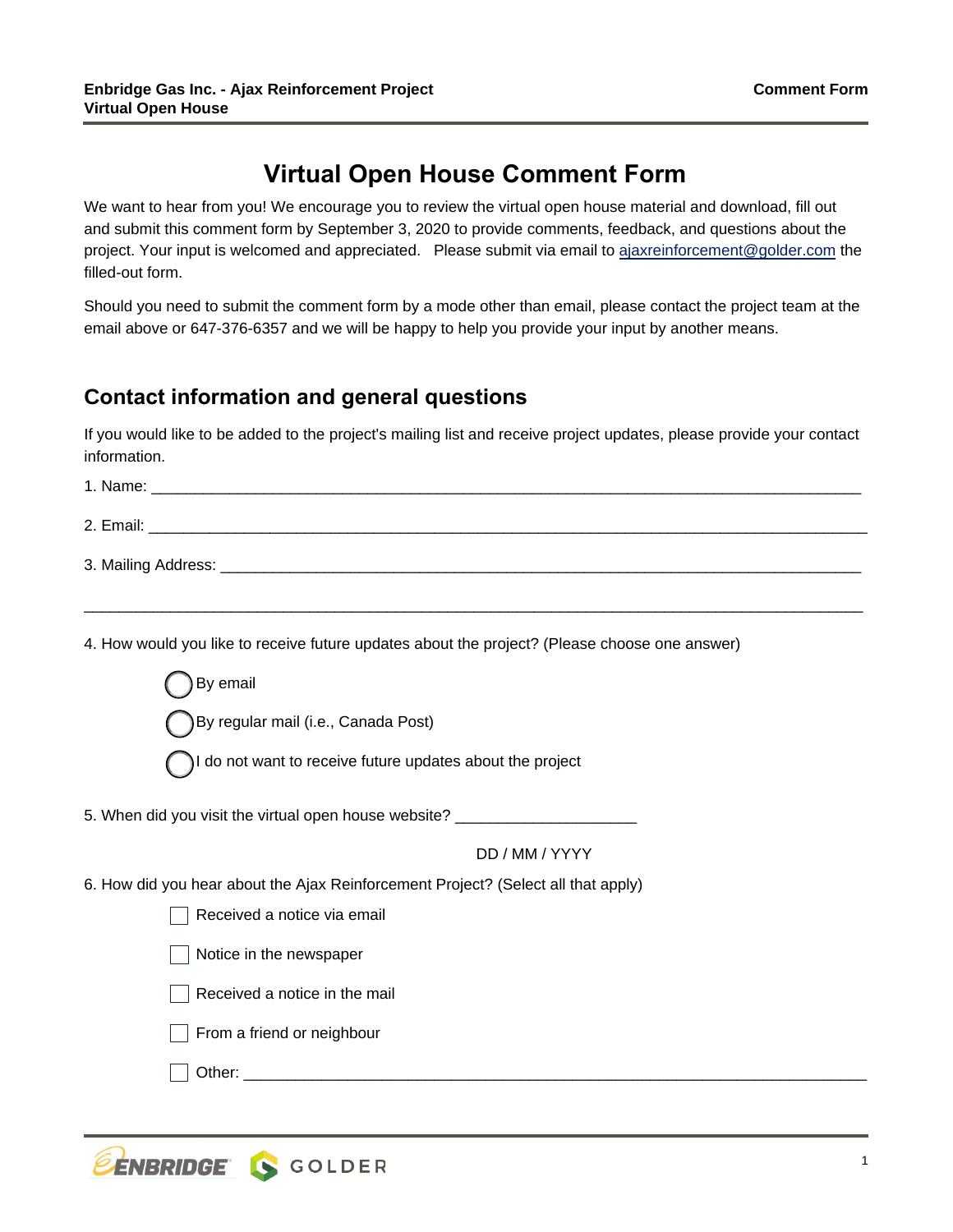| 7. Do you own property, live, or work beside (Please select all that apply):                    |  |  |
|-------------------------------------------------------------------------------------------------|--|--|
| The Preliminary Preferred Route                                                                 |  |  |
| Route Alternative 2                                                                             |  |  |
| Route Alternative 3                                                                             |  |  |
| I do not own property, live, or work beside any of the routes, but am interested in the project |  |  |
| 8. Please explain your interest in the project:                                                 |  |  |
|                                                                                                 |  |  |
|                                                                                                 |  |  |
| 9. Which group represents you the most? (Please choose one answer)                              |  |  |
| am a member of an Indigenous community                                                          |  |  |
| I am a landowner or resident in the study area                                                  |  |  |
| I am a member of a community interest group                                                     |  |  |
| I am a government official                                                                      |  |  |
| Other:                                                                                          |  |  |
|                                                                                                 |  |  |

\_\_\_\_\_\_\_\_\_\_\_\_\_\_\_\_\_\_\_\_\_\_\_\_\_\_\_\_\_\_\_\_\_\_\_\_\_\_\_\_\_\_\_\_\_\_\_\_\_\_\_\_\_\_\_\_\_\_\_\_\_\_\_\_\_\_\_\_\_\_\_\_\_\_\_\_\_\_\_\_\_\_\_\_\_\_\_\_\_\_ \_\_\_\_\_\_\_\_\_\_\_\_\_\_\_\_\_\_\_\_\_\_\_\_\_\_\_\_\_\_\_\_\_\_\_\_\_\_\_\_\_\_\_\_\_\_\_\_\_\_\_\_\_\_\_\_\_\_\_\_\_\_\_\_\_\_\_\_\_\_\_\_\_\_\_\_\_\_\_\_\_\_\_\_\_\_\_\_\_\_ \_\_\_\_\_\_\_\_\_\_\_\_\_\_\_\_\_\_\_\_\_\_\_\_\_\_\_\_\_\_\_\_\_\_\_\_\_\_\_\_\_\_\_\_\_\_\_\_\_\_\_\_\_\_\_\_\_\_\_\_\_\_\_\_\_\_\_\_\_\_\_\_\_\_\_\_\_\_\_\_\_\_\_\_\_\_\_\_\_\_ \_\_\_\_\_\_\_\_\_\_\_\_\_\_\_\_\_\_\_\_\_\_\_\_\_\_\_\_\_\_\_\_\_\_\_\_\_\_\_\_\_\_\_\_\_\_\_\_\_\_\_\_\_\_\_\_\_\_\_\_\_\_\_\_\_\_\_\_\_\_\_\_\_\_\_\_\_\_\_\_\_\_\_\_\_\_\_\_\_\_

## **Comments and input about the project**

10. Do you agree with the preliminary preferred route for the project?



11. Why do you agree or disagree with the preliminary preferred route?

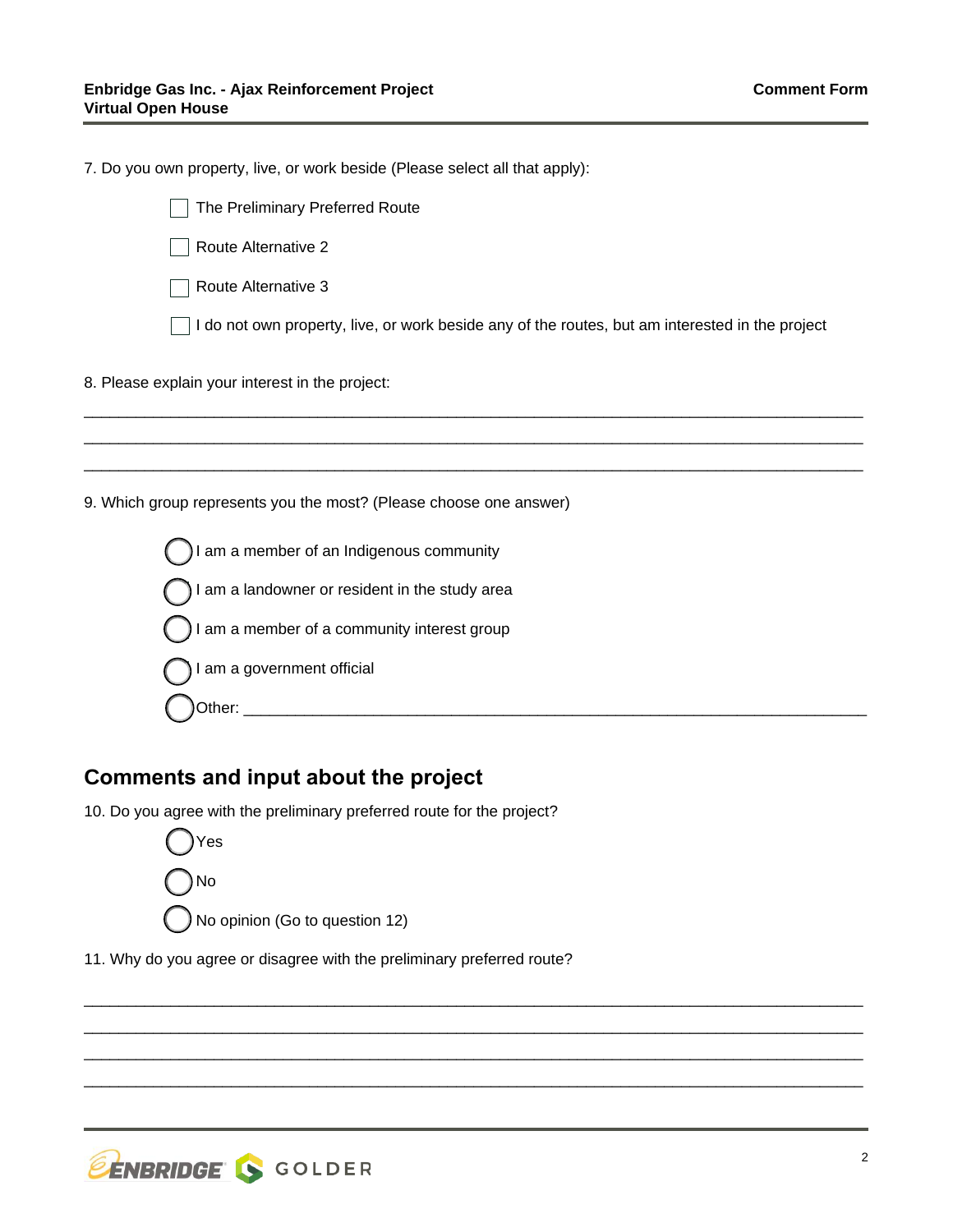12. Are there any environmental, socio-economic or cultural heritage features along the route alternatives that you would like to identify? Please indicate which route alternative you are commenting on.

\_\_\_\_\_\_\_\_\_\_\_\_\_\_\_\_\_\_\_\_\_\_\_\_\_\_\_\_\_\_\_\_\_\_\_\_\_\_\_\_\_\_\_\_\_\_\_\_\_\_\_\_\_\_\_\_\_\_\_\_\_\_\_\_\_\_\_\_\_\_\_\_\_\_\_\_\_\_\_\_\_\_\_\_\_\_\_\_\_\_ \_\_\_\_\_\_\_\_\_\_\_\_\_\_\_\_\_\_\_\_\_\_\_\_\_\_\_\_\_\_\_\_\_\_\_\_\_\_\_\_\_\_\_\_\_\_\_\_\_\_\_\_\_\_\_\_\_\_\_\_\_\_\_\_\_\_\_\_\_\_\_\_\_\_\_\_\_\_\_\_\_\_\_\_\_\_\_\_\_\_ \_\_\_\_\_\_\_\_\_\_\_\_\_\_\_\_\_\_\_\_\_\_\_\_\_\_\_\_\_\_\_\_\_\_\_\_\_\_\_\_\_\_\_\_\_\_\_\_\_\_\_\_\_\_\_\_\_\_\_\_\_\_\_\_\_\_\_\_\_\_\_\_\_\_\_\_\_\_\_\_\_\_\_\_\_\_\_\_\_\_ \_\_\_\_\_\_\_\_\_\_\_\_\_\_\_\_\_\_\_\_\_\_\_\_\_\_\_\_\_\_\_\_\_\_\_\_\_\_\_\_\_\_\_\_\_\_\_\_\_\_\_\_\_\_\_\_\_\_\_\_\_\_\_\_\_\_\_\_\_\_\_\_\_\_\_\_\_\_\_\_\_\_\_\_\_\_\_\_\_\_

13. Are there any potential effects (e.g., to you, your property, business or otherwise) and any mitigation measures that Enbridge Gas should consider and address prior to the construction of the project? Please indicate which route alternative you are commenting on.

\_\_\_\_\_\_\_\_\_\_\_\_\_\_\_\_\_\_\_\_\_\_\_\_\_\_\_\_\_\_\_\_\_\_\_\_\_\_\_\_\_\_\_\_\_\_\_\_\_\_\_\_\_\_\_\_\_\_\_\_\_\_\_\_\_\_\_\_\_\_\_\_\_\_\_\_\_\_\_\_\_\_\_\_\_\_\_\_\_\_ \_\_\_\_\_\_\_\_\_\_\_\_\_\_\_\_\_\_\_\_\_\_\_\_\_\_\_\_\_\_\_\_\_\_\_\_\_\_\_\_\_\_\_\_\_\_\_\_\_\_\_\_\_\_\_\_\_\_\_\_\_\_\_\_\_\_\_\_\_\_\_\_\_\_\_\_\_\_\_\_\_\_\_\_\_\_\_\_\_\_ \_\_\_\_\_\_\_\_\_\_\_\_\_\_\_\_\_\_\_\_\_\_\_\_\_\_\_\_\_\_\_\_\_\_\_\_\_\_\_\_\_\_\_\_\_\_\_\_\_\_\_\_\_\_\_\_\_\_\_\_\_\_\_\_\_\_\_\_\_\_\_\_\_\_\_\_\_\_\_\_\_\_\_\_\_\_\_\_\_\_ \_\_\_\_\_\_\_\_\_\_\_\_\_\_\_\_\_\_\_\_\_\_\_\_\_\_\_\_\_\_\_\_\_\_\_\_\_\_\_\_\_\_\_\_\_\_\_\_\_\_\_\_\_\_\_\_\_\_\_\_\_\_\_\_\_\_\_\_\_\_\_\_\_\_\_\_\_\_\_\_\_\_\_\_\_\_\_\_\_\_

14. Please provide any additional comments, feedback, questions or concerns that you may have about the project. If applicable, please indicate which route alternative you are commenting on.

\_\_\_\_\_\_\_\_\_\_\_\_\_\_\_\_\_\_\_\_\_\_\_\_\_\_\_\_\_\_\_\_\_\_\_\_\_\_\_\_\_\_\_\_\_\_\_\_\_\_\_\_\_\_\_\_\_\_\_\_\_\_\_\_\_\_\_\_\_\_\_\_\_\_\_\_\_\_\_\_\_\_\_\_\_\_\_\_\_\_ \_\_\_\_\_\_\_\_\_\_\_\_\_\_\_\_\_\_\_\_\_\_\_\_\_\_\_\_\_\_\_\_\_\_\_\_\_\_\_\_\_\_\_\_\_\_\_\_\_\_\_\_\_\_\_\_\_\_\_\_\_\_\_\_\_\_\_\_\_\_\_\_\_\_\_\_\_\_\_\_\_\_\_\_\_\_\_\_\_\_ \_\_\_\_\_\_\_\_\_\_\_\_\_\_\_\_\_\_\_\_\_\_\_\_\_\_\_\_\_\_\_\_\_\_\_\_\_\_\_\_\_\_\_\_\_\_\_\_\_\_\_\_\_\_\_\_\_\_\_\_\_\_\_\_\_\_\_\_\_\_\_\_\_\_\_\_\_\_\_\_\_\_\_\_\_\_\_\_\_\_ \_\_\_\_\_\_\_\_\_\_\_\_\_\_\_\_\_\_\_\_\_\_\_\_\_\_\_\_\_\_\_\_\_\_\_\_\_\_\_\_\_\_\_\_\_\_\_\_\_\_\_\_\_\_\_\_\_\_\_\_\_\_\_\_\_\_\_\_\_\_\_\_\_\_\_\_\_\_\_\_\_\_\_\_\_\_\_\_\_\_

### **FEEDBACK ON THE VIRTUAL OPEN HOUSE**

15. Was sufficient information about the project provided during the virtual open house?



No

16. What additional project information would you have liked to have seen?

17. Please provide any comments you have on the virtual open house (for example: format, content, delivery).

\_\_\_\_\_\_\_\_\_\_\_\_\_\_\_\_\_\_\_\_\_\_\_\_\_\_\_\_\_\_\_\_\_\_\_\_\_\_\_\_\_\_\_\_\_\_\_\_\_\_\_\_\_\_\_\_\_\_\_\_\_\_\_\_\_\_\_\_\_\_\_\_\_\_\_\_\_\_\_\_\_\_\_\_\_\_\_\_\_\_ \_\_\_\_\_\_\_\_\_\_\_\_\_\_\_\_\_\_\_\_\_\_\_\_\_\_\_\_\_\_\_\_\_\_\_\_\_\_\_\_\_\_\_\_\_\_\_\_\_\_\_\_\_\_\_\_\_\_\_\_\_\_\_\_\_\_\_\_\_\_\_\_\_\_\_\_\_\_\_\_\_\_\_\_\_\_\_\_\_\_

\_\_\_\_\_\_\_\_\_\_\_\_\_\_\_\_\_\_\_\_\_\_\_\_\_\_\_\_\_\_\_\_\_\_\_\_\_\_\_\_\_\_\_\_\_\_\_\_\_\_\_\_\_\_\_\_\_\_\_\_\_\_\_\_\_\_\_\_\_\_\_\_\_\_\_\_\_\_\_\_\_\_\_\_\_\_\_\_\_\_ \_\_\_\_\_\_\_\_\_\_\_\_\_\_\_\_\_\_\_\_\_\_\_\_\_\_\_\_\_\_\_\_\_\_\_\_\_\_\_\_\_\_\_\_\_\_\_\_\_\_\_\_\_\_\_\_\_\_\_\_\_\_\_\_\_\_\_\_\_\_\_\_\_\_\_\_\_\_\_\_\_\_\_\_\_\_\_\_\_\_ \_\_\_\_\_\_\_\_\_\_\_\_\_\_\_\_\_\_\_\_\_\_\_\_\_\_\_\_\_\_\_\_\_\_\_\_\_\_\_\_\_\_\_\_\_\_\_\_\_\_\_\_\_\_\_\_\_\_\_\_\_\_\_\_\_\_\_\_\_\_\_\_\_\_\_\_\_\_\_\_\_\_\_\_\_\_\_\_\_\_ \_\_\_\_\_\_\_\_\_\_\_\_\_\_\_\_\_\_\_\_\_\_\_\_\_\_\_\_\_\_\_\_\_\_\_\_\_\_\_\_\_\_\_\_\_\_\_\_\_\_\_\_\_\_\_\_\_\_\_\_\_\_\_\_\_\_\_\_\_\_\_\_\_\_\_\_\_\_\_\_\_\_\_\_\_\_\_\_\_\_